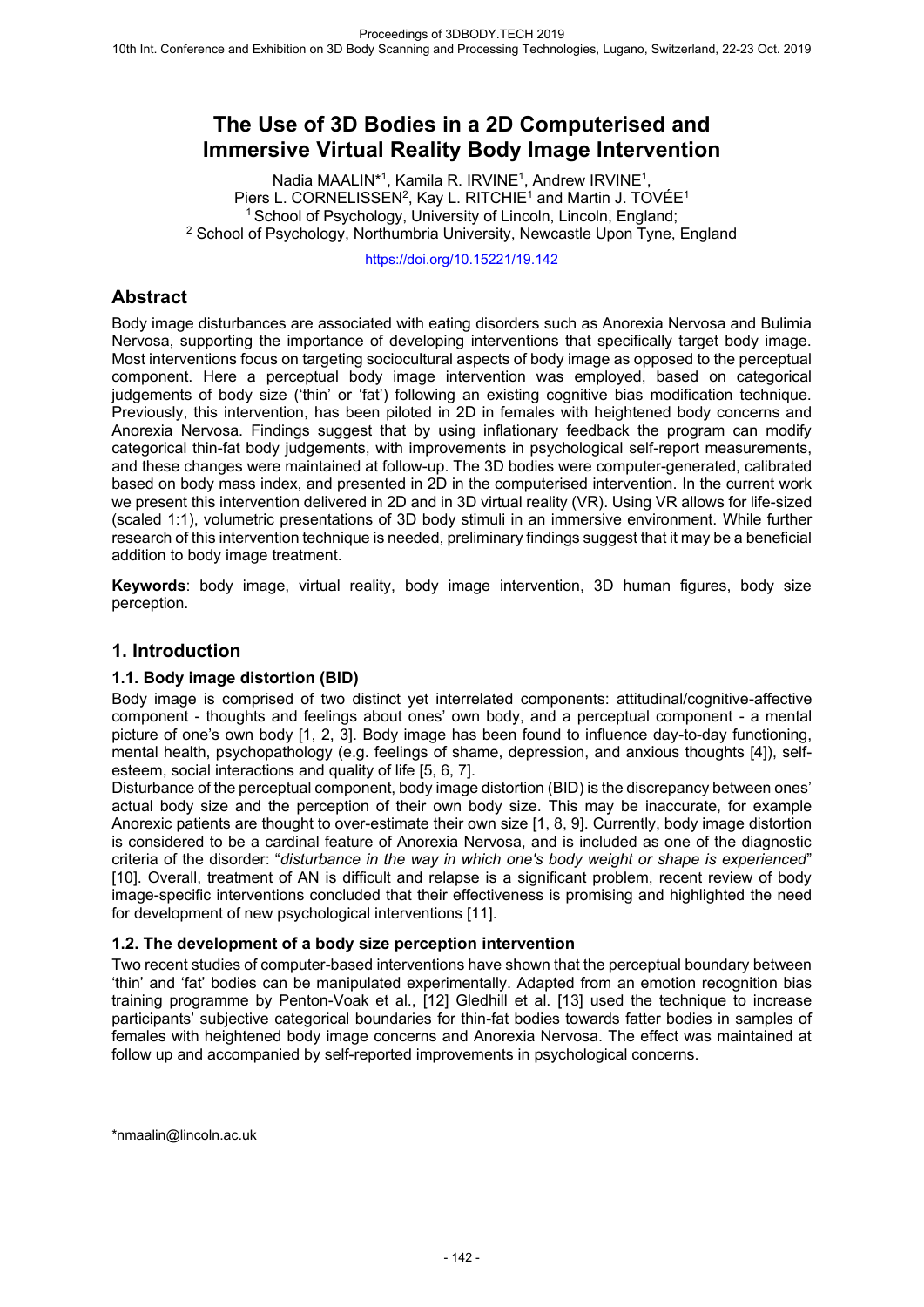A similar study by Szostak [14] using a similar body size perception training task to encourage the interpretation of thinness over heaviness of bodies in the normal BMI range. The intervention significantly modified the categorical boundary for up to two-weeks, and was associated with improvements in body image and disordered eating. Furthermore, there were changes in the selection of the most attractive and ideal body size, which was higher in BMI post-training.

Together, these findings suggest that this training program may be a useful technological intervention that can be used in females with heightened body concerns and eating disorder patients as a technique to alter judgements of body size, with corresponding improvements in psychological concerns. Further investigation into the replicability and effectiveness of this perceptual intervention is needed to gain a better insight into the clinical effectiveness and utility as a therapeutic tool.

Therefore, the aim of this work is to discuss the use of 3D technology in this body size perception intervention. Firstly, the replicability of the computerised intervention using 3D computer-generated bodies will be discussed (data collection on-going). Secondly, the effectiveness of delivering the intervention in immersive virtual reality (VR) using life-sized, volumetric bodies will be evaluated in comparison to the original computerised intervention by Gledhill et al. [13].

## **2. Method**

## **2.1. Participants**

To date, 33 females took part in the computerised study and 60 participants took part in the VR study. All females were screened using the 16-item Body Shape Questionnaire [15] to select those with heightened body, shape and weight concerns, but no history or current diagnosis of an eating disorder.

## **2.1. Stimulus creation**

#### *2.1.1. Computer-generated images for use in the computerized intervention*

The female body stimuli used in this intervention were created using a 3D modelling Software, Daz Studio. To generate the stimuli, a base model was created based on Health Survey for England 2008 dataset in order to create a model that would resemble the average body shape and height of a 25 year old Caucasian female. The body was manipulated in body size using full-body adiposity morphs to create a range body sizes from underweight to obese. The BMI of the models was computed using a calibration equation that predicted BMI from waist and hip circumferences, age, sex, height and ethnicity in the HSE database [16]. The final set of 15 bodies varying in size from 15.36 to 33.56 BMI units were selected based on pilot studies by Gledhill [17] and rendered for use in this intervention.

## *2.1.2. Stimulus creation for use in the VR intervention*

A base model provided from the Manuel Bastioni Laboratory was used to develop a set of 15 3D models in Unreal Engine v4.18, ranging from 15.45 to 33.70 BMI units, following the same calibration equation used above.

## **2.3. Body size perception training task**

The task was comprised of two phases: baseline and training. In both phases, participants were presented with a body model and asked to respond whether they consider the stimulus to be 'thin' or 'fat'. In the baseline phase, the response triggers the presentation of the next model. The baseline allows for calculation of the thin-fat categorical boundary for that participant and was taken on each day of the study. In the training phase, the decision was followed by feedback, e.g. 'Incorrect! That body was thin'. In the intervention group, the feedback was inflationary, it was designed to shift participants' categorical boundary by two bodies further along the sequence based on their baseline categorical boundary for the day. In the control group, participants received feedback that was consistent with their baseline categorical boundary in order to reinforce their perceptual thin-fat judgements. The training phase was ran on four consecutive days.

## **2.4. Cognitive-affective measurements**

A set of validated questionnaires assessing body image, disordered eating, depressive symptoms and self-esteem were used: The Eating Disorders Examination Questionnaire (EDE-Q; [18]), Rosenberg Self-Esteem Scale (RSE; [19]), Beck Depression Inventory (BDI; [20]) and the 16-item Body Shape Questionnaire (BSQ-16b; [15]). The questionnaires were completed at day 1 (a baseline measurement), at day 4 (immediately after training) and at the follow-up date on day 14.

## **2.5. Body measurements**

The participants actual BMI (weight (kg) / [height  $(m)]<sup>2</sup>$ ) was measured using a calibrated scale and a stadiometer.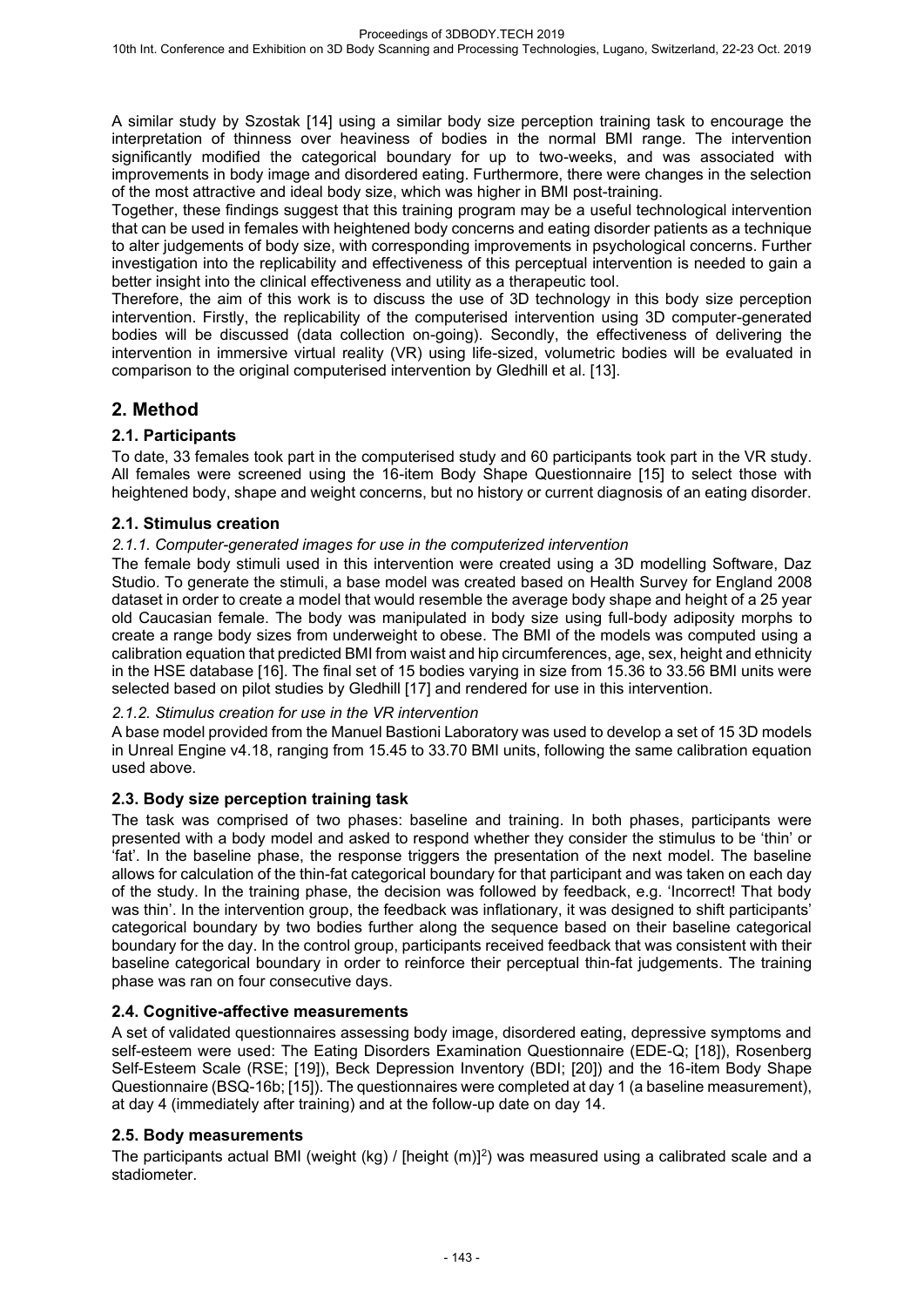## **3. Data analysis**

Preliminary data analysis is currently on-going for this project. The data will be analysed using linear mixed effect models to assess whether the intervention does produce a shift in categorical boundary and whether there are any changes in psychological concerns.

## **4. Discussion**

Whilst the clinical effectiveness and therapeutic utility of this training program warrants further investigation, the use of a technologically delivered intervention is an exciting, new approach to treating body image in females with heightened body concerns. This approach combines a cognitive bias modification technique with modern 3D technology to create a training program which could be a useful tool for manipulating body size perception and improving psychological concerns. This technological approach opens new opportunities to incorporate 3D and VR technology into the psychological treatment of body image and disordered eating, which is currently an expanding area of research [21, 22]. The extension into VR may be a beneficial improvement as it allows for life-sized (scaled 1:1) presentations of 3D bodies in an immersive environment which adds to the ecological validity and interactive nature of the intervention. In the future, this program could be delivered as additional treatment alongside existing therapeutic tools. This does require the use of technology (a computer screen/laptop) and some more advanced technical equipment (if delivered in virtual reality), however, should the replicability and clinical effectiveness of this intervention be proven, the relative low cost of the technical equipment would not be prohibitive for use in clinical and research settings.

## **References**

- [1] T. F. Cash and E. A. Deagle, "The nature and extent of body-image disturbances in anorexia nervosa and bulimia nervosa: A meta-analysis," *Int. J. Eat. Disord.,* vol. 22, *(2),* pp. 107-126, 1997.
- [2] P. D. Slade, "Body image in anorexia nervosa," *The British Journal of Psychiatry,* vol. 153, *(S2),* pp. 20-22, 1988.
- [3] P. Schilder, *The Image and Appearance of the Human Body.* New York: International Universities Press.,1935.
- [4] Mental Health Foundation, *Body Image: How we think and feel about our bodies.* London: Mental Health Foundation, May 13, 2019. Accessed on: August 18th, 2019. Available: https://www.mentalhealth.org.uk/publications/body-image-report.
- [5] D. M. Garner, "The 1997 body image survey results," *Psychology Today,* vol. 30, *(1),* pp. 30-44, 1997.
- [6] S. Griffiths *et al*, "Sex differences in the relationships between body dissatisfaction, quality of life and psychological distress," *Aust. N. Z. J. Public Health,* vol. 40, *(6),* pp. 518-522, 2016.
- [7] H. Sharpe *et al*, "The relative importance of dissatisfaction, overvaluation and preoccupation with weight and shape for predicting onset of disordered eating behaviors and depressive symptoms over 15 years," *Int. J. Eat. Disord.,* 2018.
- [8] K. K. Cornelissen *et al*, "The influence of personal BMI on body size estimations and sensitivity to body size change in anorexia spectrum disorders," *Body Image,* vol. 13, pp. 75-85, 2015.
- [9] D. Benninghoven *et al*, "Body images of patients with anorexia nervosa, bulimia nervosa and female control subjects: a comparison with male ideals of female attractiveness," *Body Image,* vol. 4, *(1),* pp. 51-59, 2007.
- [10] American Psychiatric Association, *Diagnostic and Statistical Manual of Mental Disorders (DSM-5®).* American Psychiatric Pub, 2013.
- [11] K. Ziser *et al*, "Effectiveness of body image directed interventions in patients with anorexia nervosa: A systematic review," *Int. J. Eat. Disord.,* vol. 51, *(10),* pp. 1121-1127, 2018.
- [12] I. S. Penton-Voak *et al*, "Increasing recognition of happiness in ambiguous facial expressions reduces anger and aggressive behavior," *Psychological Science,* vol. 24, *(5),* pp. 688-697, 2013.
- [13] L. J. Gledhill *et al*, "An interactive training programme to treat body image disturbance," *British Journal of Health Psychology,* vol. 22, *(1),* pp. 60-76, 2017.
- [14] N. M. Szostak, *Negative Body Image and Cognitive Biases to Body Size,* 2018.
- [15] C. Evans and B. Dolan, "Body Shape Questionnaire: derivation of shortened "alternate forms"," *Int. J. Eat. Disord.,* vol. 13, *(3),* pp. 315-321, 1993.